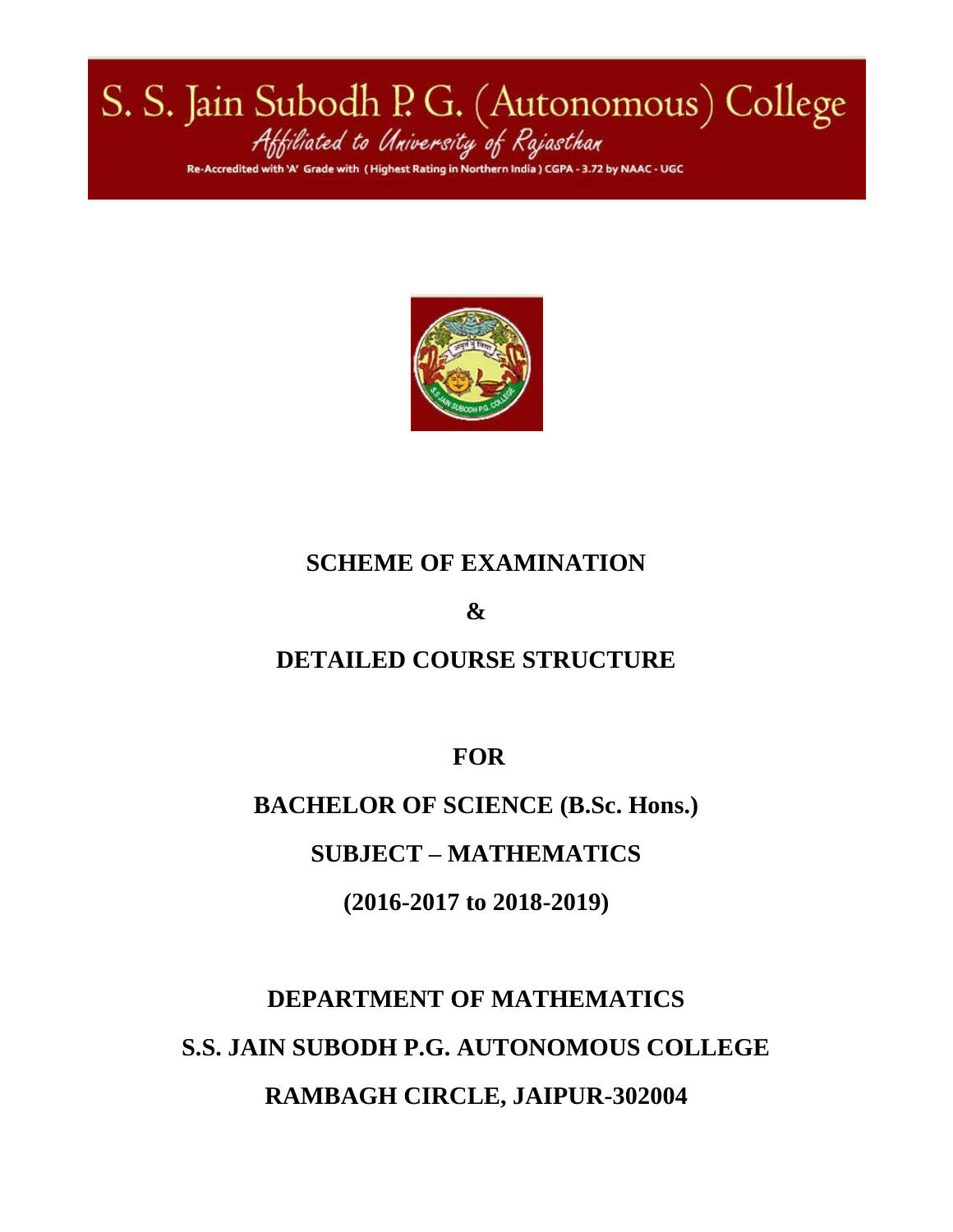# **BACHELOR OF SCIENCE B.SC. (HONS.) SUBJECT – MATHEMATICS**

# **Examination Scheme:**

|              | <b>Semester-I</b>                   |                     |                   |  |  |  |  |
|--------------|-------------------------------------|---------------------|-------------------|--|--|--|--|
| Paper        | <b>Nomenclature of Paper</b>        | <b>Paper Code</b>   | <b>Max. Marks</b> |  |  |  |  |
| Paper-I      | <b>Discrete Mathematics</b>         | MH-101              | 100 Marks         |  |  |  |  |
| Paper-II     | Calculus-I                          | MH-102              | 100 Marks         |  |  |  |  |
| Paper-III    | <b>Three Dimensional Geometry</b>   | MH-103              | 100 Marks         |  |  |  |  |
|              | and Vector Calculus                 |                     |                   |  |  |  |  |
| Paper-IV     | Number Theory-I                     | MH-104              | 100 Marks         |  |  |  |  |
|              | <b>Mathematics Practical</b>        | PR-101              | 50 Marks          |  |  |  |  |
|              |                                     | <b>Semester-II</b>  |                   |  |  |  |  |
| Paper        | <b>Nomenclature of Paper</b>        | <b>Paper Code</b>   | <b>Max. Marks</b> |  |  |  |  |
| Paper-I      | <b>Graph Theory</b>                 | MH-201              | 100 Marks         |  |  |  |  |
| Paper-II     | Calculus-II                         | MH-202              | 100 Marks         |  |  |  |  |
| Paper-III    | Optimization theory                 | MH-203              | 100 Marks         |  |  |  |  |
| Paper-IV     | Number Theory-II                    | MH-204              | 100 Marks         |  |  |  |  |
|              | <b>Mathematics Practical</b>        | PR-201              | 50 Marks          |  |  |  |  |
|              |                                     | <b>Semester-III</b> |                   |  |  |  |  |
| Paper        | <b>Nomenclature of Paper</b>        | <b>Paper Code</b>   | <b>Max. Marks</b> |  |  |  |  |
| Paper-I      | Real Analysis-I                     | MH-301              | 100 Marks         |  |  |  |  |
| Paper-II     | Differential Equation-I             | MH-302              | 100 Marks         |  |  |  |  |
| Paper-III    | Numerical Analysis                  | MH-303              | 100 Marks         |  |  |  |  |
| Paper-IV     | <b>Operations Research-I</b>        | MH-304              | 100 Marks         |  |  |  |  |
|              | <b>Mathematics Practical</b>        | PR-301              | 50 Marks          |  |  |  |  |
|              |                                     | <b>Semester-IV</b>  |                   |  |  |  |  |
| Paper        | <b>Nomenclature of Paper</b>        | <b>Paper Code</b>   | <b>Max. Marks</b> |  |  |  |  |
| Paper-I      | <b>Advanced Analysis and Metric</b> | MH-401              | 100 Marks         |  |  |  |  |
|              | Space                               |                     |                   |  |  |  |  |
| Paper-II     | Differential Equation-II            | MH-402              | 100 Marks         |  |  |  |  |
| Paper-III    | <b>Advanced Numerical Analysis</b>  | MH-403              | 100 Marks         |  |  |  |  |
| Paper-IV     | <b>Operations Research-II</b>       | MH-404              | 100 Marks         |  |  |  |  |
|              | <b>Mathematics Practical</b>        | PR-401              | 50 Marks          |  |  |  |  |
|              |                                     | <b>Semester-V</b>   |                   |  |  |  |  |
| <b>Paper</b> | Nomenclature of Paper               | Paper Code          | Max. Marks        |  |  |  |  |
| Paper-I      | Abstract Algebra-I                  | MH-501              | 100 Marks         |  |  |  |  |
| Paper-II     | Complex Analysis-I                  | MH-502              | 100 Marks         |  |  |  |  |
|              |                                     |                     |                   |  |  |  |  |
| Paper-III    | Dynamics                            | MH-503              | 100 Marks         |  |  |  |  |
| Paper-IV     | Statistics-I                        | MH-504              | 100 Marks         |  |  |  |  |
|              | <b>Mathematics Practical</b>        | PR-501              | 50 Marks          |  |  |  |  |
|              |                                     | <b>Semester-VI</b>  |                   |  |  |  |  |
| Paper        | <b>Nomenclature of Paper</b>        | <b>Paper Code</b>   | <b>Max. Marks</b> |  |  |  |  |
| Paper-I      | Abstract Algebra-II                 | MH-601              | 100 Marks         |  |  |  |  |
| Paper-II     | <b>Complex Analysis-II</b>          | MH-602              | 100 Marks         |  |  |  |  |
| Paper-III    | Mechanics                           | MH-603              | 100 Marks         |  |  |  |  |
| Paper-IV     | Statistics-II                       | MH-604              | 100 Marks         |  |  |  |  |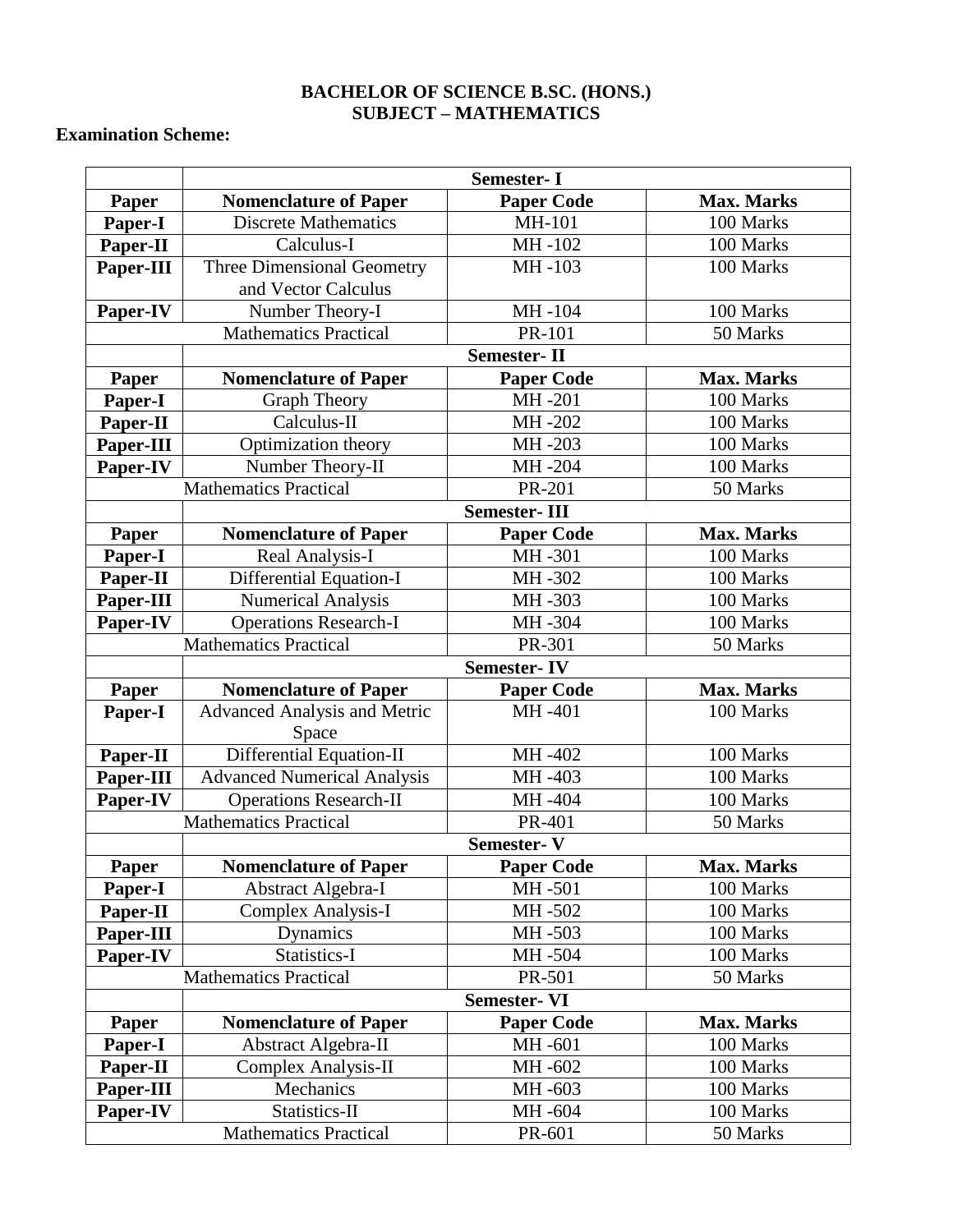**Examination Scheme for each Paper Part A 8 QUESTIONS (very short answer question with any 7out of 8)**  $7X$  2 Mark Each  $= 14$  Marks **Part B 4 QUESTIONS (1 question from each unit with Internal choice)**   $4 \text{ X}$  14Mark Each  $= 56 \text{ Marks}$ **Total of End semester exam (duration of exam 3 hours) = 70 Marks Internal assessment = 30 Marks Maximum Marks (Each theory paper) = 100Marks Max. Practical Marks = 50 Marks (Internal Marks 20+ external marks 30)**

**Total of Theory Papers: 4 X 100Marks Each = 400 Marks (Min. Pass Marks 40%)**

**Total of Practical Marks = 50Marks**

**Grand Total of Subject per Semester = 450 Marks**

### **Scheme of Practical Exam**

| <b>Mathematics Practical (Five questions in each Unit)</b> |              |  |  |  |  |  |
|------------------------------------------------------------|--------------|--|--|--|--|--|
| Duration: 2 hrs.                                           |              |  |  |  |  |  |
| <b>Max. Practical Marks</b>                                | $= 50$ Marks |  |  |  |  |  |
| <b>Internal Marks</b>                                      | $= 20$ Marks |  |  |  |  |  |
| <b>External Practical Exam. (Duration:2 hrs.)</b>          | $=$ 30 Marks |  |  |  |  |  |

**Note:** This Question Paper contains two questions one question taken from each unit. Student attempt both Questions**.** Each question will carry 10 marks

| 2 Question 2X10              | $= 20$  |
|------------------------------|---------|
| <b>Viva</b>                  | $= 0.5$ |
| <b>Record</b>                | $= 0.5$ |
| <b>Total (External Exam)</b> | $= 30$  |

**One Subsidiary subject is compulsory for each student which is same in all the semesters.**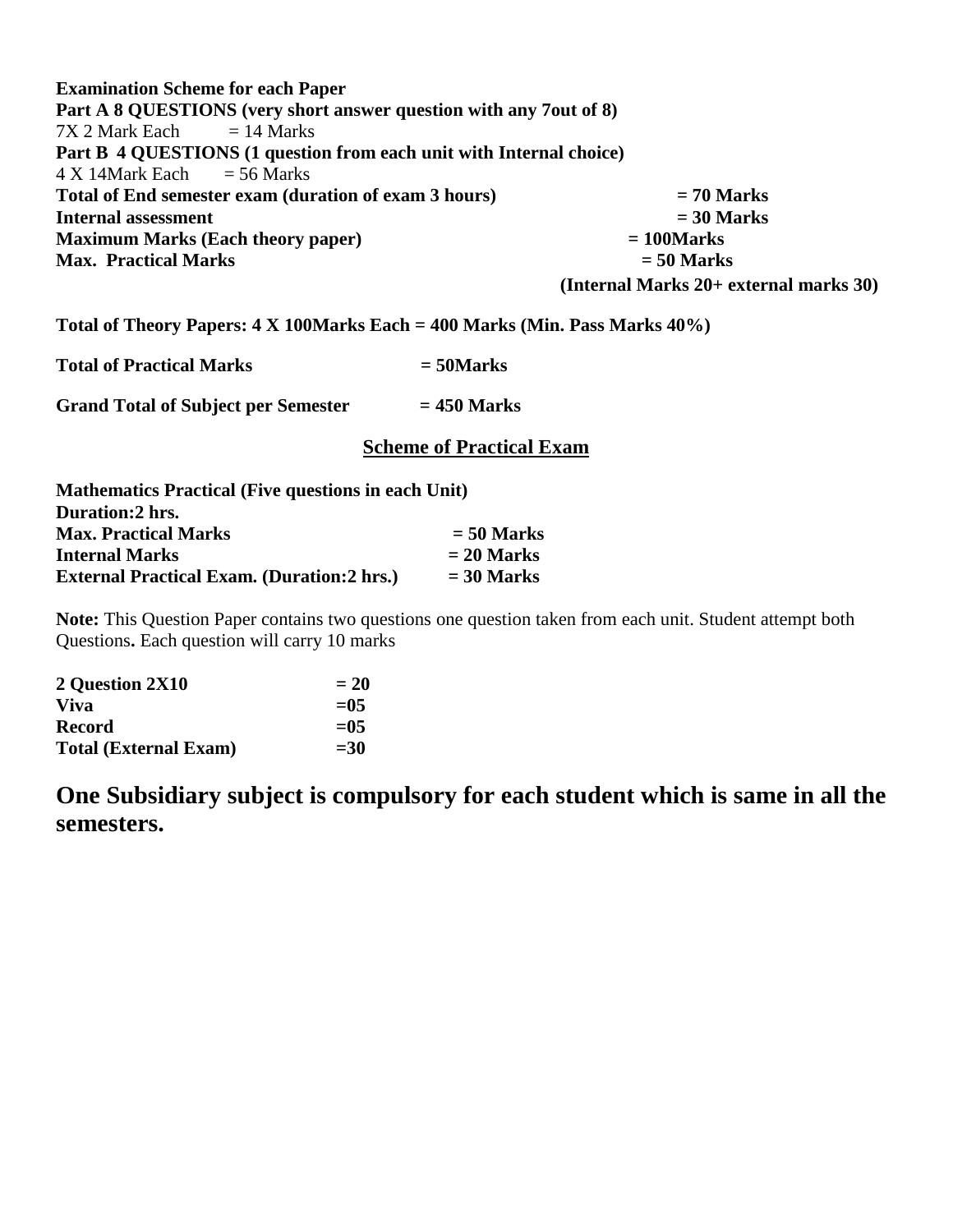| <b>I</b> Semester   |                     |                     |                                    |  |  |  |  |  |
|---------------------|---------------------|---------------------|------------------------------------|--|--|--|--|--|
|                     | <b>Chemistry</b>    |                     | <b>Physics</b>                     |  |  |  |  |  |
| Paper               | <b>Paper Title</b>  | <b>Paper</b>        | <b>Paper Title</b>                 |  |  |  |  |  |
|                     | Inorganic chemistry |                     | Mechanics-I                        |  |  |  |  |  |
| $\mathbf{I}$        | Organic chemistry   | $\mathbf{I}$        | Electromagnetism-I                 |  |  |  |  |  |
| III                 | Physical chemistry  | III                 | <b>Oscillation and Waves-I</b>     |  |  |  |  |  |
| Practical           | Chemistry practical | Practical           | Physics Practical-I                |  |  |  |  |  |
|                     |                     | <b>II</b> Semester  |                                    |  |  |  |  |  |
| I                   | Inorganic chemistry | I                   | Mechanics-II                       |  |  |  |  |  |
| $\overline{\rm II}$ | Organic chemistry   | $\mathbf{I}$        | Electromagnetism-II                |  |  |  |  |  |
| III                 | Physical chemistry  | III                 | <b>Oscillation and Waves-II</b>    |  |  |  |  |  |
| Practical           | Chemistry practical | Practical           | Physics Practical-II               |  |  |  |  |  |
|                     |                     | <b>III</b> Semester |                                    |  |  |  |  |  |
| I                   | Inorganic chemistry | I                   | <b>Statistical and Thermo</b>      |  |  |  |  |  |
|                     |                     |                     | dynamical Physics-I                |  |  |  |  |  |
| $\mathbf{I}$        | Organic chemistry   | $\mathbf{I}$        | Optics-I                           |  |  |  |  |  |
| III                 | Physical chemistry  | III                 | Electronics and Solid state        |  |  |  |  |  |
|                     |                     |                     | devices-I                          |  |  |  |  |  |
| Practical           | Chemistry practical | Practical           | Physics Practical-III              |  |  |  |  |  |
|                     |                     | <b>IV Semester</b>  |                                    |  |  |  |  |  |
| I                   | Inorganic chemistry | I                   | <b>Statistical and Thermo</b>      |  |  |  |  |  |
|                     |                     |                     | dynamical Physics-II               |  |  |  |  |  |
| $\mathbf{I}$        | Organic chemistry   | $\mathbf{I}$        | Optics-II                          |  |  |  |  |  |
| III                 | Physical chemistry  | III                 | <b>Electronics and Solid state</b> |  |  |  |  |  |
|                     |                     |                     | devices-II                         |  |  |  |  |  |
| Practical           | Chemistry practical | Practical           | <b>Physics Practical-IV</b>        |  |  |  |  |  |
|                     |                     | <b>V</b> Semester   |                                    |  |  |  |  |  |
| I                   | Inorganic chemistry | I                   | Mathematical Physics and           |  |  |  |  |  |
|                     |                     |                     | Special theory of                  |  |  |  |  |  |
|                     |                     |                     | Relativity-I                       |  |  |  |  |  |
| $\mathbf{I}$        | Organic chemistry   | $\mathbf{I}$        | <b>Quantum Mechanics-I</b>         |  |  |  |  |  |
| $\rm III$           | Physical chemistry  | $\rm III$           | <b>Solid State Physics</b>         |  |  |  |  |  |
| Practical           | Chemistry practical | Practical           | <b>Physics Practical-V</b>         |  |  |  |  |  |
|                     |                     | <b>VI</b> Semester  |                                    |  |  |  |  |  |
| I                   | Inorganic chemistry | I                   | Mathematical Physics and           |  |  |  |  |  |
|                     |                     |                     | Special theory of                  |  |  |  |  |  |
|                     |                     |                     | Relativity-II                      |  |  |  |  |  |
| $\mathbf{I}$        | Organic chemistry   | $\mathbf{I}$        | <b>Quantum Mechanics-II</b>        |  |  |  |  |  |
| III                 | Physical chemistry  | III                 | <b>Nuclear Physics</b>             |  |  |  |  |  |
| Practical           | Chemistry practical | Practical           | Physics Practical-VI               |  |  |  |  |  |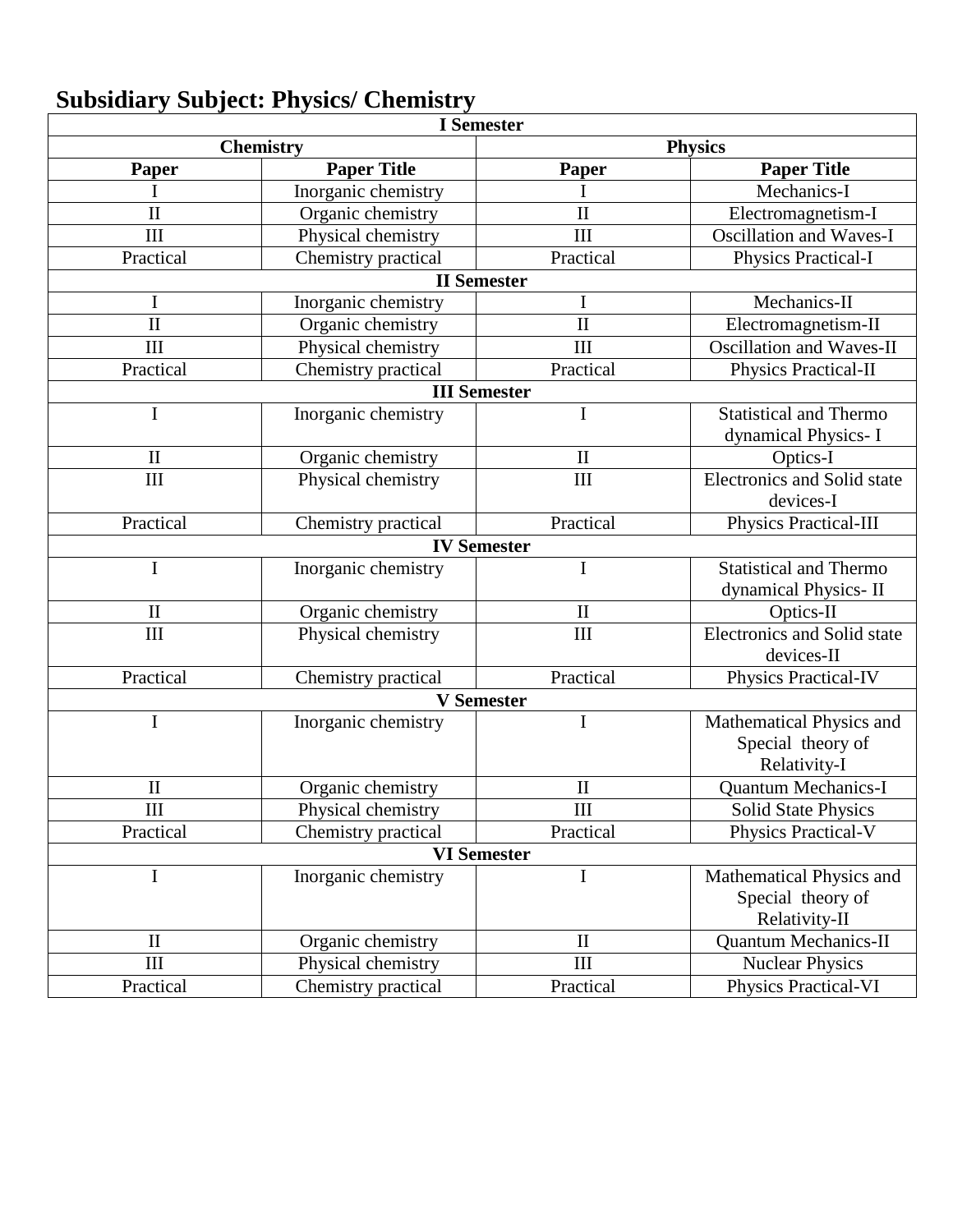### **BACHELOR OF SCIENCE Subject: Mathematics Semester I**

| Paper code    | Paper Title                  | Type of   | Contact      |               | Maximum | Minimum | ESE in hrs. |                             |
|---------------|------------------------------|-----------|--------------|---------------|---------|---------|-------------|-----------------------------|
|               |                              | paper     | Hours<br>Per |               | marks   | marks   | Theory      | Practical                   |
|               |                              |           | semester     |               |         |         |             |                             |
|               |                              |           | Per week     |               |         |         |             |                             |
| <b>MH-101</b> | <b>Discrete Mathematics</b>  | Theory    | 45           | 3             | 70      | 28      | 3           |                             |
| MH-102        | Calculus-I                   | Theory    | 45           | 3             | 70      | 28      | 3           |                             |
| MH-103        | Three dimensional            | Theory    | 45           | 3             | 70      | 28      | 3           |                             |
|               | Geometry and Vector          |           |              |               |         |         |             |                             |
|               | Calculus                     |           |              |               |         |         |             |                             |
| MH-104        | Number Theory-I              | Theory    | 45           | $\mathcal{R}$ | 70      | 28      | 3           |                             |
| <b>PR-101</b> | <b>Mathematics Practical</b> | Practical | 10           | 2             | 50      | 20      |             | $\mathcal{D}_{\mathcal{L}}$ |
|               |                              |           |              | 14            |         |         |             |                             |

The details of the courses with code and title assigned are given below.

ESE = End Semester Examination

### **SCHEME OF EXAMINATION**

### **(Semester Scheme)**

### **Examination scheme**

| Sr. No.     | <b>Paper</b>     | ESE | CIA | <b>Total</b> |
|-------------|------------------|-----|-----|--------------|
| . .         | <b>Theory</b>    | 70% | 30% | 100          |
| $\sim$<br>" | <b>Practical</b> | 60% | 40% | 100          |

**Each theory paper syllabus is divided into four units. Each theory paper 3 hours duration Each Practical /Lab work 2 hours duration**

The number of papers and the maximum marks for each paper/ practical shall be shown in the syllabus for the paper concerned. It will be necessary for a candidate to pass in theory part as well as practical part of a subject separately.

# **Note: Maximum marks for a theory paper is 100 marks which include 70 marks for ESE and 30marks for internal assessment.**

### **BACHELOR OF SCIENCE(Hons.) Subject : Mathematics Semester I**

| Max.hrs: 3 hrs.                                                                                                                                                    | Max. marks:70     |  |  |  |
|--------------------------------------------------------------------------------------------------------------------------------------------------------------------|-------------------|--|--|--|
| <b>Part A</b> -comprises of seven very short answer questions from all units.<br>(It's a compulsory question)                                                      | $2x7 = 14$ marks  |  |  |  |
| <b>Part B-</b> comprises of eight long answer questions with two questions from each<br>unit. Candidates have to answer any four questions, selecting one question |                   |  |  |  |
| from each unit.                                                                                                                                                    | $14x4 = 56$ marks |  |  |  |
| <b>Total marks for End Semester Examination 70marks</b>                                                                                                            |                   |  |  |  |
| <b>Internal Assessment</b>                                                                                                                                         | 30 marks          |  |  |  |

**Total 100 marks**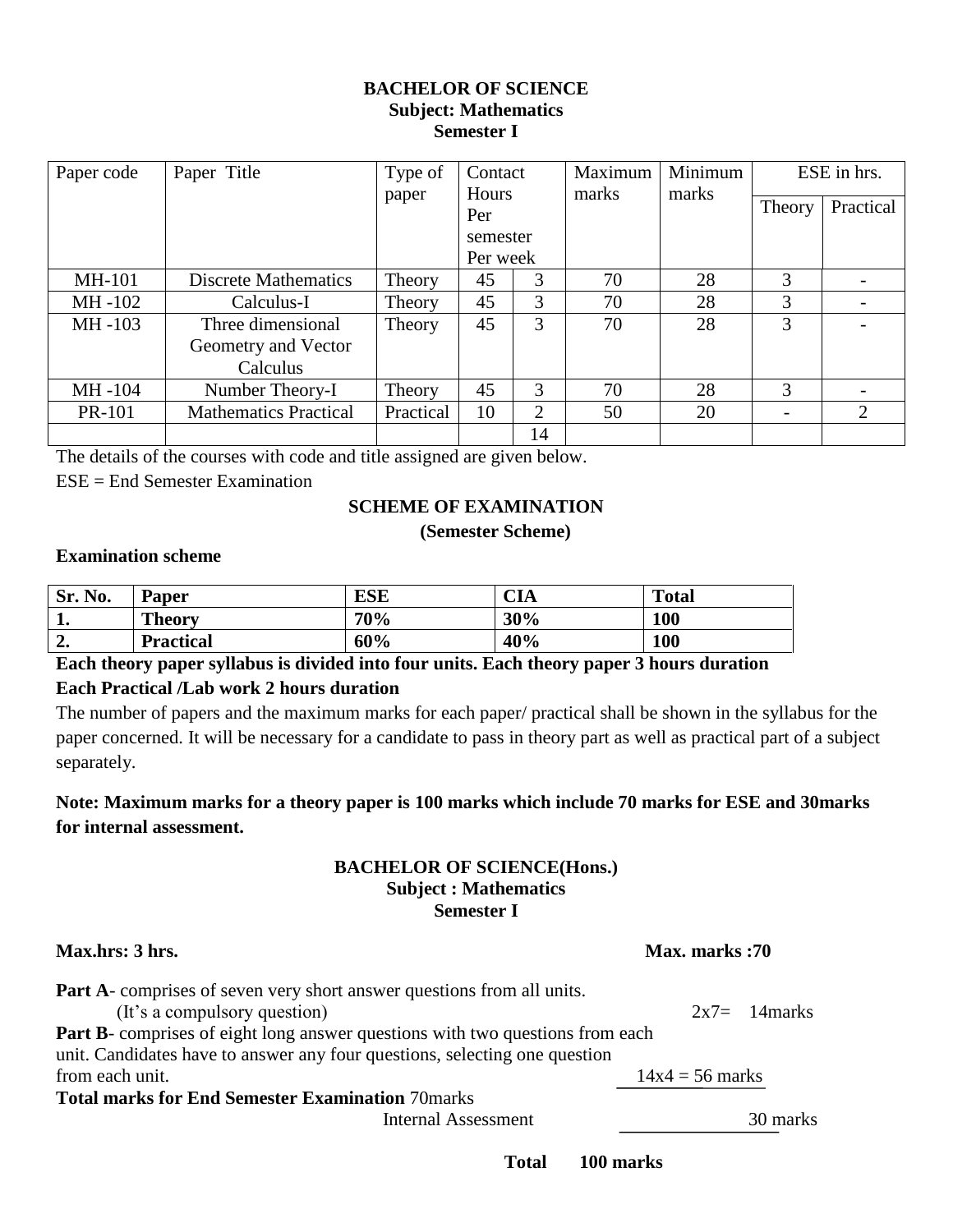### **B.SC. HONOURS (MATHS) I SEMESTER**

### **PAPER-I (MH-101) (DISCRETE MATHEMATICS) 45 Hrs (3hrs/Week)**

*Note: In all five questions are to be answered. First question will be short answer type, compulsory and will cover the entire syllabus. There shall be two questions from each unit. A student has to answer at least one question from each unit. All questions will carry equal marks.*

**UNIT I:** Sets and Propositions: Russell's paradox, fundamental operations of set, Mathematical Induction. Principle of inclusion and exclusion.

**UNIT II:** Relations and Functions: Binary Relations, Equivalence Relations and Partitions. Partial Order Relations and Lattices. Chains and Anti-chains. Pigeon Hole Principle,

**UNIT III:** Boolean algebras: - Boolean functions and expressions (Using Identity / Truth table), Lattices and algebraic structure, Duality, Distributive and complemented lattices, Boolean Lattices.

**UNIT IV:** Discrete numeric Function and Generating Function, Recurrence Relations and recursive algorithm-Linear recurrence relations with constant coefficients. Homogeneous solutions, particular solution, Total solution, Solution by the method of generating functions.

### **PAPER-II (MH-102) CALCULUS-I 45 Hrs (3hrs/Week)**

*Note: In all five questions are to be answered. First question will be short answer type, compulsory and will cover the entire syllabus. There shall be two questions from each unit. A student has to answer at least one question from each unit. All questions will carry equal marks.*

**UNIT I:** Infinite Series: Convergence of series of non-negative terms, their various tests (Comparison; D'Alembert's ratio, Cauchy's nth root, Rabbe's, Gauss, Logarithmic, De-Morgan and Bertrand's, Cauchy's condensation (proof of tests not required)) for convergence. Alternating series, Leibnitz's test, Series of arbitrary terms, absolute and conditional convergence.

**UNIT II:** Taylor's theorem, Maclaurin's Theorem. Power series, Expansion of a function, power series expansion of Sin x, Cos x,  $exp(x)$ ,  $log_e(1+x)$ ,  $(1+x)^n$ . Derivative of the length of an arc, Pedal Equations, Curvature- various formulae, Centre of curvature, Chord of curvature and related problems.

**UNIT III:** Partial differentiation, Euler's Theorem for Homogeneous functions, Chain Rule of Partial Differentiation, Differentiation of implicit functions.

**UNIT IV:** Envelops, Maxima and Minima of function of two variables, Lagrange's Method of undetermined multipliers.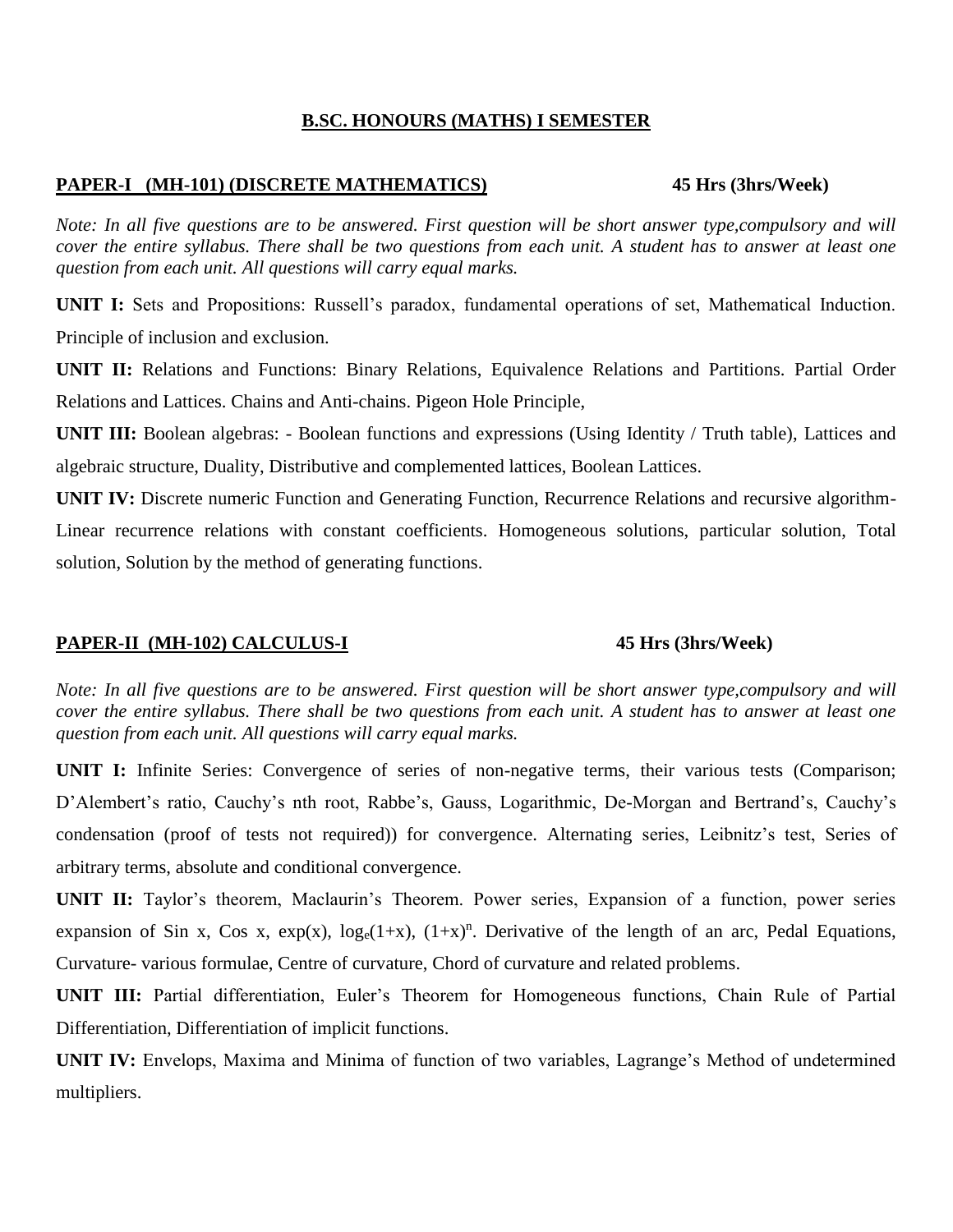# **PAPER-III (MH-103) THREE DIMENSIONAL GEOMETRY AND VECTOR CALCULUS 45 Hrs**

# **(3hrs/Week)**

*Note: In all five questions are to be answered. First question will be short answer type, compulsory and will cover the entire syllabus. There shall be two questions from each unit. A student has to answer at least one question from each unit. All questions will carry equal marks.*

**UNIT I:** Sphere:- Equation of sphere, intersection of two spheres, diameter form, tangent line and tangentplane, condition of tangency, pole and polar plane, condition of orthogonality. Cone: Enveloping cone,tangent plane, condition of tangency, reciprocal cone, right circular cone.

**UNIT II:** Cylinder Cylinder: Equation of cylinder, enveloping cylinder, circular cylinder. Right circular cylinder, Central Conicoids - Ellipsoid, Hyperboloid of one and two sheets, Condition of tangency for a plane, Normal plane sections, director sphere

**UNIT III:** Generating lines of hyperboloid of one sheet and its properties. Reduction of general equation of second degree in three-dimensions to standard forms, reduction of the general equation of second degree, principal plane and principal direction, centre of a conicoid, canonical form.

**UNIT IV:** Scalar point function. Vector point function. Differentiation and integration of vector point functions. Directional derivative, Gradient, Divergence and Curl and identities involving there operators. Gauss divergence Theorems Green's and Stoke's Theorems (without proof) and their application..

### **PAPER-IV (MH-104) NUMBERS THEORY-I 45 Hrs (3hrs/Week)**

*Note: In all five questions are to be answered. First question will be short answer type, compulsory and will cover the entire syllabus. There shall be two questions from each unit. A student has to answer at least one question from each unit. All questions will carry equal marks.*

**UNIT I:** Divisibility - Division Algorithm, the Greatest Common Divisor, Euclidean algorithm. Greatest Common Divisor of more than two integers, least common multiple, least common multiple of n integers.

**UNIT II:** Linear Diophantine equations, the equations -  $ax + by = c$ ,  $ax + by + cz = d$ , Prime Numbers, Infinitude of primes, Fundamental theorem of Arithmetic. The sieve of Eratodhenes, the Goldbach conjecture, Fibonacci sequence.

**UNIT III:**Congruence, properties of Congruence, Linear conguruence, Chinese remainder theorem. Congruence of higher degree.

**UNIT IV:**Fermat's Factorization Method, Fermat's little theorem, Fermat's Last theorem, Wilson theorem, Euler's Factorization Method, Mersenne's Factorization Method.

### **PRACTICAL (PR-101)**

**Unit I: Assignment Problems: Balance, Unbalance, Maximum, Minimum.**

**Unit II: Transportation Problems: Balance, Unbalance, Maximum, Minimum, Degeneracy.**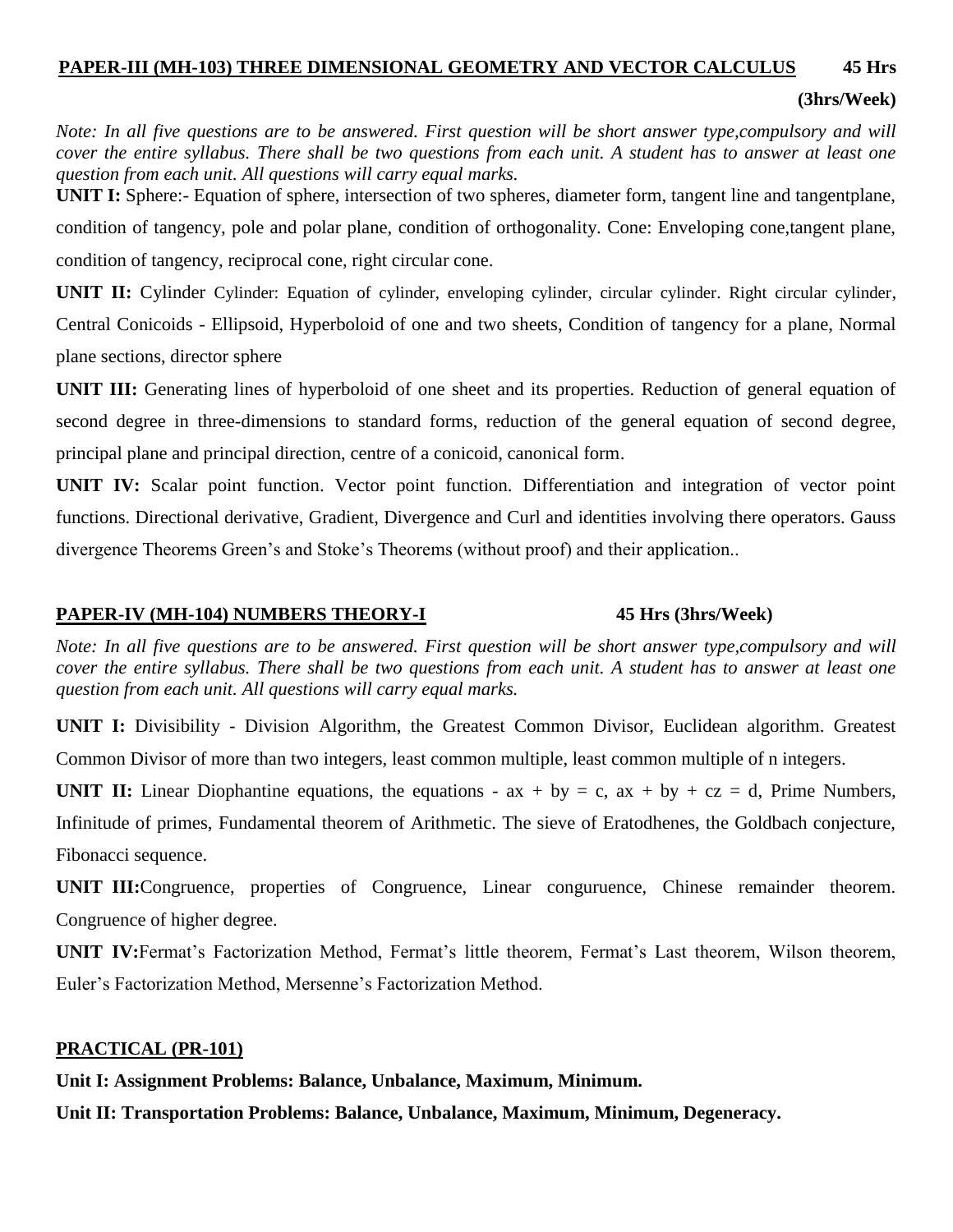# **BACHELOR OF SCIENCE Subject: Mathematics Semester II**

| Paper code | Paper Title                  | Type of   | Contact  |    | Maximum | Minimum |        | ESE in hrs. |
|------------|------------------------------|-----------|----------|----|---------|---------|--------|-------------|
|            |                              | paper     | Hours    |    | marks   | marks   | Theory | Practical   |
|            |                              |           | Per      |    |         |         |        |             |
|            |                              |           | semester |    |         |         |        |             |
|            |                              |           | Per week |    |         |         |        |             |
| MH -201    | <b>Graph Theory</b>          | Theory    | 45       | 3  | 70      | 28      | 3      |             |
| MH-202     | Calculus-II                  | Theory    | 45       | 3  | 70      | 28      | 3      |             |
| MH -203    | Optimization theory          | Theory    | 45       | 3  | 70      | 28      | 3      |             |
| MH-204     | Number Theory-II             | Theory    | 45       | 3  | 70      | 28      | 3      |             |
| PR-201     | <b>Mathematics Practical</b> | Practical | 10       | ↑  | 50      | 20      |        | 2           |
|            |                              |           |          | 14 |         |         |        |             |

The details of the courses with code and title assigned are given below.

 $ESE = End$  Semester Examination

# **B.SC. HONOURS (MATHS) II SEMESTER**

# **PAPER-I (MH-201) GRAPH THEORY 45 Hrs (3hrs/Week)**

*Note: In all five questions are to be answered. First question will be short answer type, compulsory and will cover the entire syllabus. There shall be two questions from each unit. A student has to answer at least one question from each unit. All questions will carry equal marks.*

**UNIT I:**. Graph Theory- Basic Terminology, Multi graphs, Weighted Graphs, Paths and circuits, Shortest paths,

Eulerian paths and Circuits.

**UNIT II:** Union, Join, Product, and composition of graphs,. Digraphs- Simple Digraph, Symmetric & Asymmetric Digraph and Complete Digraph, Digraph and Binary Relations.

**UNIT III:** Trees- Properties, Spanning Tree, Minimal Spanning Tree, Binary and Rooted Tree.

**UNIT IV:** Planar graph, region, homeomorphic graph and Dual graphs, Matrix representation of graphs.

# **PAPER-II (MH-202) CALCULUS-II 45 Hrs (3hrs/Week)**

*Note: In all five questions are to be answered. First question will be short answer type, compulsory and will cover the entire syllabus. There shall be two questions from each unit. A student has to answer at least one question from each unit. All questions will carry equal marks.*

**UNIT I:** Asymptotes, Multiple points, Curve tracing of standard curves (Cartesian and polar curves).

**UNIT II:** Introduction of Beta and Gamma functions. Double integrals in Cartesian and polar coordinates.

**UNIT III:** Evaluation of Double Integration by change of order and changing into polar coordinates, Triple integrals, Dirichlet's Integration.

**UNIT IV:** Rectification, Areas, Volumes and surfaces of solids of revolution.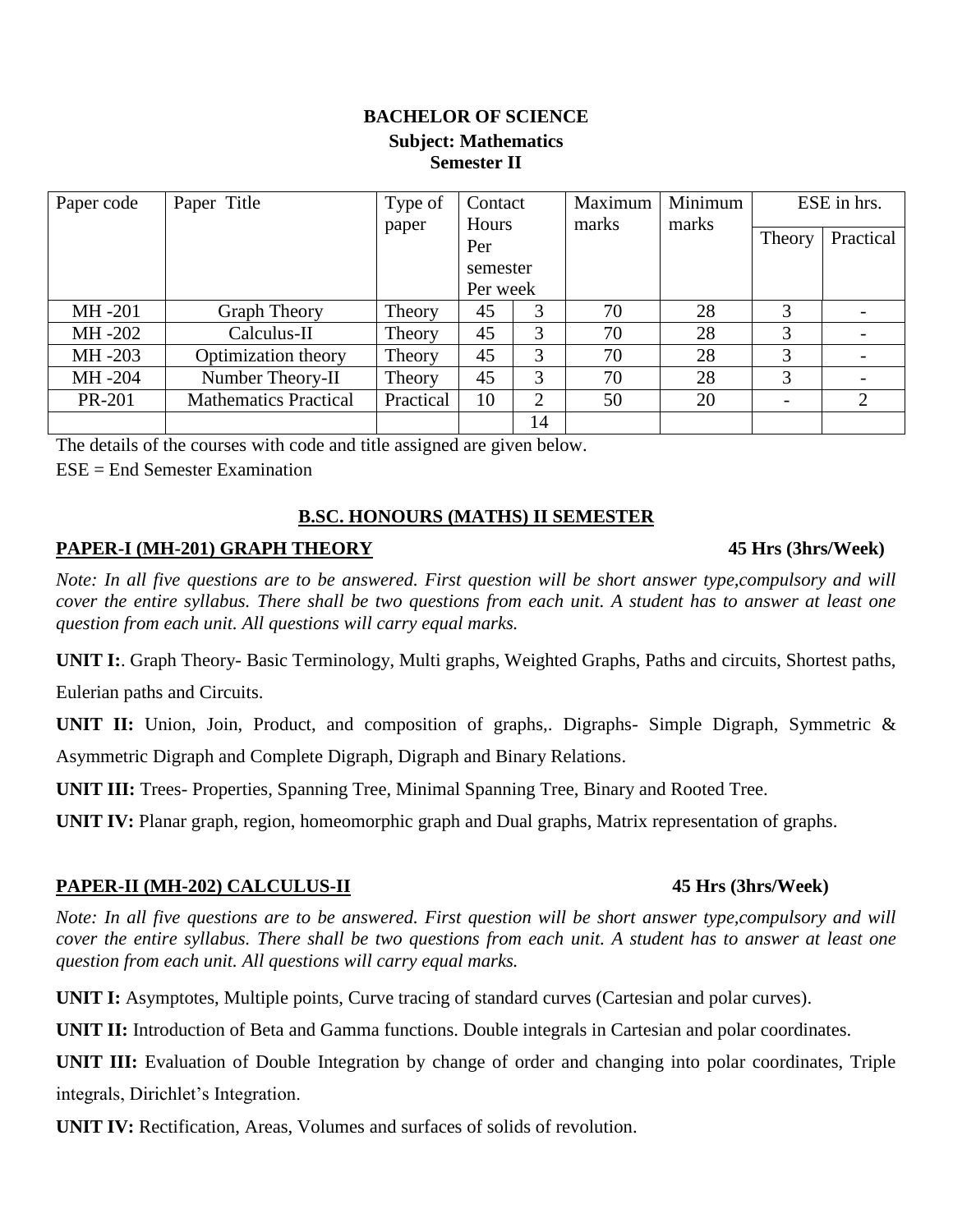# **PAPER-III (MH-203) OPTIMIZATION THEORY 45 Hrs (3hrs/Week)**

*Note: In all five questions are to be answered. First question will be short answer type, compulsory and will cover the entire syllabus. There shall be two questions from each unit. A student has to answer at least one question from each unit. All questions will carry equal marks.*

**UNIT I:** The linear programming problem formulation. L.P.P. matric notation. Graphical solution of linear

programming problems. Basic solution. Some basic properties of convex sets, Theorems based on convex sets.

**UNIT II:** Fundamental theorem of L.P.P. Simplex method (Phase-I) for solution of a L.P.P.

**UNIT III:**Duality. Fundamental theorem and Properties of duality.

**UNIT IV:** Simulation

# **PAPER-IV (MH-204) NUMBERS THEORY-II 45 Hrs (3hrs/Week)**

*Note: In all five questions are to be answered. First question will be short answer type, compulsory and will cover the entire syllabus. There shall be two questions from each unit. A student has to answer at least one question from each unit. All questions will carry equal marks.*

**UNIT I:** Number theoretic functions, the multiplicativefunction. The function  $\zeta \& \sigma$ , The Mobius function,

Greatest integer function, Euler's  $\Phi$  function, properties of  $\Phi$  function. Application to the Calender.

**UNIT II:** Quadratic Residues, Elementary properties, Legender symbols, Quadratic Reciprocity Law, Quadratic Congruence.

**UNIT III:** The Fermat Conjecture, Pythagorean Triples, Fermat's last theorem.

**UNIT IV:** Representation of integers as sum of two squares, sum of three or more squares. The Diophantine equation  $X^2 + Y^2 = Z^2$ ,  $X^4 + Y^4 = Z^4$ , General integral solution of the equation  $X^2 + Y^2 + Z^2 = W^2$ ,  $(X, Y, Z, W) = 1$ 

# **PRACTICAL (PR-201)**

**Unit I: Simplex Method: Problem based on slack, surplus, artificial variable.**

**Unit II: Duality: Problem based on Inequalities, Equations and unrestricted variables.**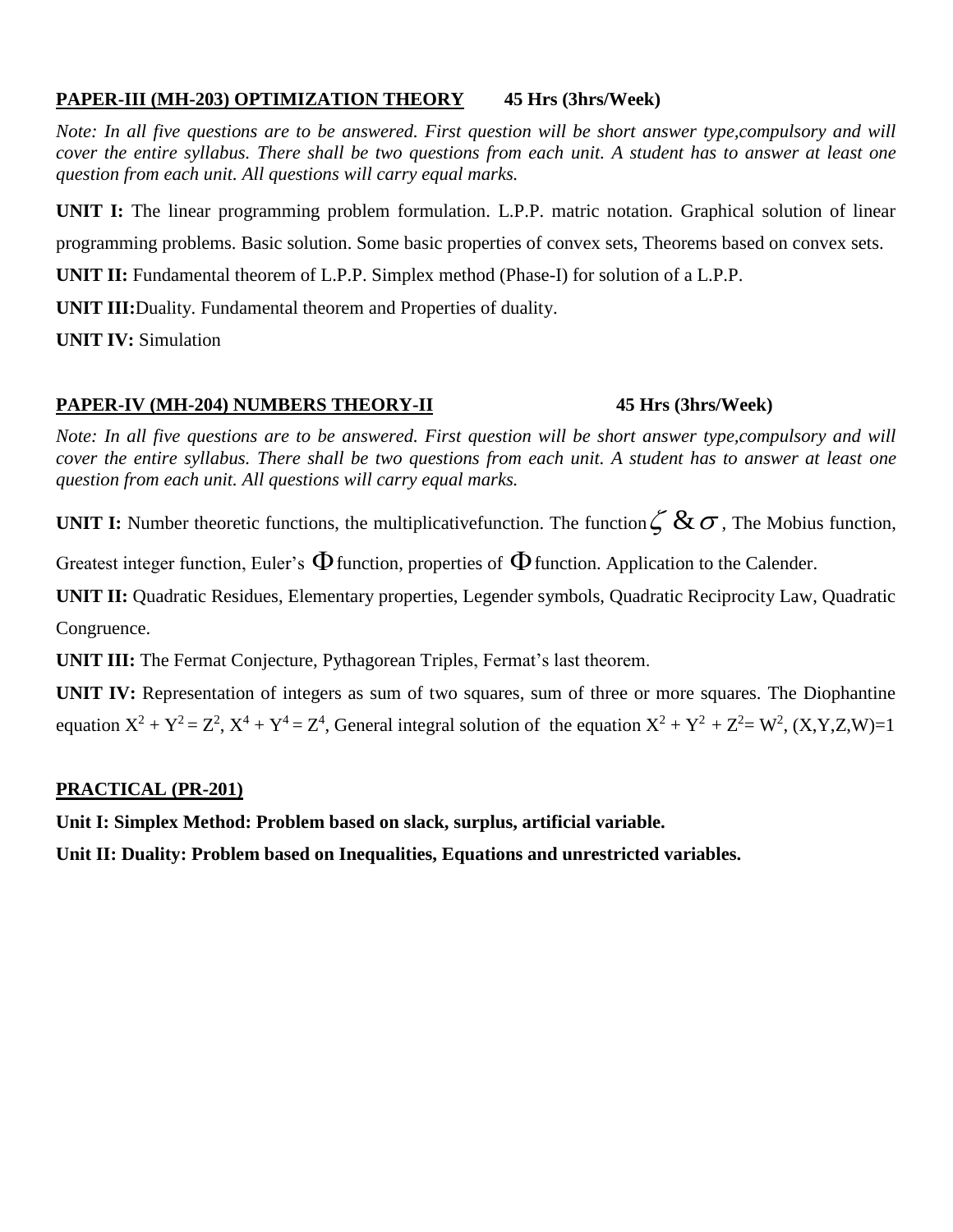### **BACHELOR OF SCIENCE Subject: Mathematics Semester III**

| Paper code | Paper Title                  | Type of   | Contact      |                | Maximum | Minimum | ESE in hrs.              |           |
|------------|------------------------------|-----------|--------------|----------------|---------|---------|--------------------------|-----------|
|            |                              | paper     | Hours<br>Per |                | marks   | marks   | Theory                   | Practical |
|            |                              |           | semester     |                |         |         |                          |           |
|            |                              |           | Per week     |                |         |         |                          |           |
| MH -301    | Real Analysis-I              | Theory    | 45           | 3              | 70      | 28      | 3                        |           |
| MH -302    | Differential Equation-I      | Theory    | 45           | 3              | 70      | 28      | 3                        |           |
| MH -303    | <b>Numerical Analysis</b>    | Theory    | 45           | 3              | 70      | 28      | 3                        |           |
| MH -304    | <b>Operations Research-I</b> | Theory    | 45           | 3              | 70      | 28      | 3                        |           |
| PR-301     | <b>Mathematics Practical</b> | Practical | 10           | $\overline{2}$ | 50      | 20      | $\overline{\phantom{a}}$ | 2         |
|            |                              |           |              | 14             |         |         |                          |           |

The details of the courses with code and title assigned are given below.

ESE = End Semester Examination

### **B.SC. HONOURS (MATHS) III SEMESTER**

# **PAPER-I (MH-301) REAL ANALYSIS-I 45 Hrs (3hrs/Week)**

*Note: In all five questions are to be answered. First question will be short answer type, compulsory and will cover the entire syllabus. There shall be two questions from each unit. A student has to answer at least one question from each unit. All questions will carry equal marks.*

**UNIT I:** Real numbers as a complete ordered field, limit point, Bolzano-Weierstrass Theorem, Closed and open

sets, union and intersection of such sets, concept of compactness, Heine-Borel Theorem, Connected sets. Real

sequence- Limit and Convergence of a sequence, Monotonic sequences.

**UNIT II:** Cauchy's Sequences, Subsequences, Cauchy's general Principle of convergence, Properties of continuous function on closed intervals.

**UNIT III:** Properties of derivable functions, Darboux's and Roll's Theorem, Notion of Limit and Continuity for functions of two variables.

**UNIT IV:** Riemann Integration – Lower and upper Riemann integral, Riemann Integrability, Mean value Theorem of integral Calculus, Fundamental theorem of Integral calculus.

# **PAPER-II (MH-302)DIFFERENTIAL EQUATION-I 45 Hrs (3hrs/Week)**

*Note: In all five questions are to be answered. First question will be short answer type,compulsory and will cover the entire syllabus. There shall be two questions from each unit. A student has to answer at least one question from each unit. All questions will carry equal marks.*

**UNIT I:** Degree and order of a differential equation, Equations of first order and first degree, Equation in

which the variables are separable, Homogeneous equations and equation reducible to homogeneous form,

Linear equations and Equation reducible to Linear form, Exact Differential Equations and equations which can be made exact.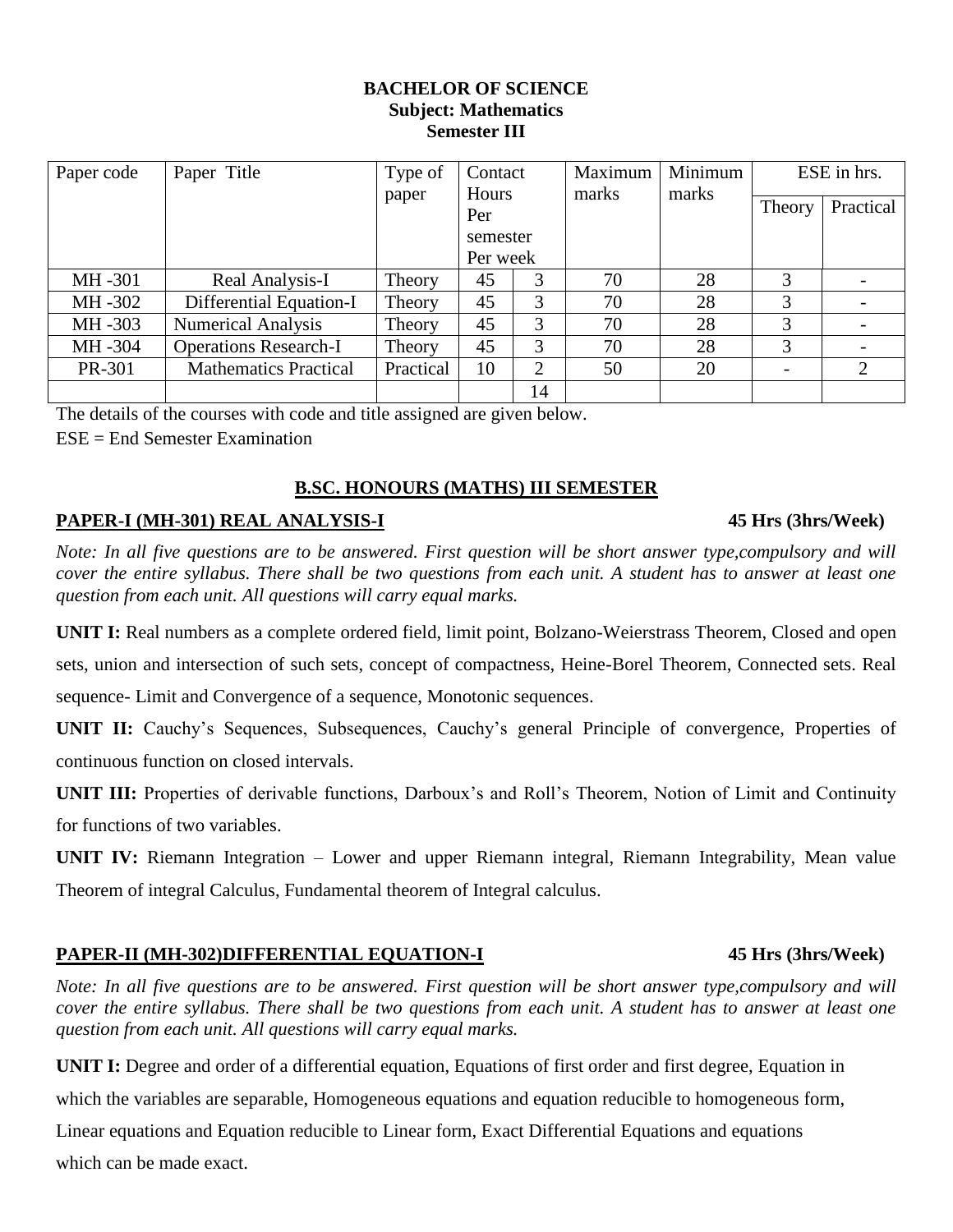**UNIT II:** First order but higher degree differential equations, solvable for x, y and p. Clairaut's form, and singular solutions with extraneous loci, linear differential equation with constant coefficients,complementary functions, particular integral.

**UNIT III:** Homogeneous Linear differential Equation, Simultaneous differential Equation.

**UNIT IV:** Exact Linear Differential Equation of nth order, existence and uniqueness theorem.

# **PAPER-III (MH-303)NUMERICAL ANALYSIS 45 Hrs (3hrs/Week)**

*Note: In all five questions are to be answered. First question will be short answer type, compulsory and will cover the entire syllabus. There shall be two questions from each unit. A student has to answer at least one question from each unit. All questions will carry equal marks.*

**UNIT I:** Differences. Relation between difference and derivatives Differences of a polynomial. Factorial

function, Newton's formulae for forward and backward interpolation. Divided differences. Newton's divided

differences, Interpolation formula. Lagrange's interpolation formula.

**UNIT II:** Central differences. Gauss's Stirling's and Bessel's interpolation formulae. Numerical differences. Numerical Differentiation(Without derivations).

**UNIT III:** Numerical integration, Newton- Cote's formula, Trapezoidal rule, Simpson's one-third, Simpson's three-eighth and Gauss's Quadrature formulae (upto 3 point).

**UNIT IV:**Gauss elimination, Iterative methods (Jacobi and Gauss Seidal), Method of Factorization and Matrix Inversion Method for solving system of linear algebraic simultaneous equations.

# **PAPER-IV (MH-304) Operations Research-I 45 Hrs (3hrs/Week)**

*Note: In all five questions are to be answered. First question will be short answer type, compulsory and will cover the entire syllabus. There shall be two questions from each unit. A student has to answer at least one question from each unit. All questions will carry equal marks.*

**UNIT I:** Basics of Operation Research, Introduction, Models, Scope, Classification, Limitations of OR.

**UNIT II:** Theory of Games - Introduction, Basic definitions, Minimax (Maximin) criterion and optimal strategy, Saddle point, Minimax-Maximin principle for mixed strategy games. Inventory Models - Definition,

Types of inventory models.

**UNIT III:** Fundamental theorem of game theory, Two-by-two games without saddle point, Arithmetic method for 2 X 2 games, graphical method for 2 X 2 games.

**UNIT IV:** Probability theory – Probability distributions of a random variable, Standard deviation, Variance, Mathematical expectation, Binomial , Poisson and Normal distributions.

# **PRACTICAL (PR-301)**

**Unit I: Numerical Differentiation with equal (N-G forward and backward interpolation, Centre** 

**Interpolation) and unequal interval (Newton Divide Difference and Lagrange's formula) and Numerical** 

**Integration (Simpson's 1/3 and 3/8 rule, Trapezoidal Rule)** 

**Unit II: Solution of system of linear equation (Gauss elimination, Jacobi and Gauss Seidal Method)**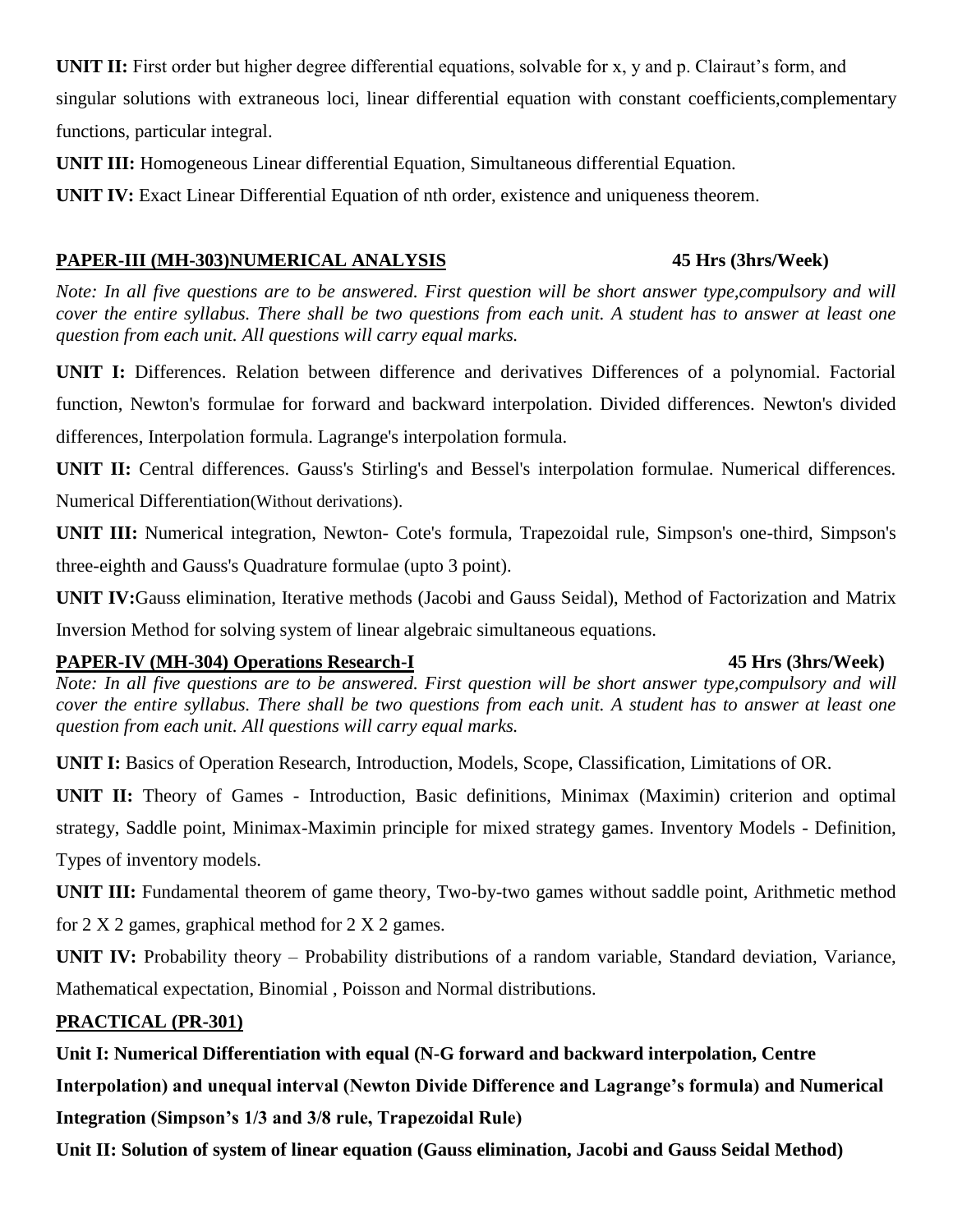### **BACHELOR OF SCIENCE Subject: Mathematics Semester IV**

| Paper code | Paper Title                   | Type of   | Contact  |    | Maximum<br>Hours<br>marks |       | Minimum<br>ESE in hrs.   |           |
|------------|-------------------------------|-----------|----------|----|---------------------------|-------|--------------------------|-----------|
|            |                               | paper     | Per      |    |                           | marks | Theory                   | Practical |
|            |                               |           | semester |    |                           |       |                          |           |
|            |                               |           | Per week |    |                           |       |                          |           |
| MH -401    | Advanced Analysis and         | Theory    | 45       | 3  | 70                        | 28    | 3                        |           |
|            | Metric Space                  |           |          |    |                           |       |                          |           |
| MH -402    | Differential Equation-II      | Theory    | 45       | 3  | 70                        | 28    | 3                        |           |
| MH -403    | <b>Advance Numerical</b>      | Theory    | 45       | 3  | 70                        | 28    | 3                        |           |
|            | Analysis                      |           |          |    |                           |       |                          |           |
| MH -404    | <b>Operations Research-II</b> | Theory    | 45       | 3  | 70                        | 28    | 3                        |           |
| PR-401     | <b>Mathematics Practical</b>  | Practical | 10       | 2  | 50                        | 20    | $\overline{\phantom{a}}$ | 2         |
|            |                               |           |          | 14 |                           |       |                          |           |

The details of the courses with code and title assigned are given below.

ESE = End Semester Examination

### **B.SC. HONOURS (MATHS) IV SEMESTER**

### **PAPER-I (MH-401) ADVANCED ANALYSIS AND METRIC SPACE 45 Hrs (3hrs/Week)**

*Note: In all five questions are to be answered. First question will be short answer type, compulsory and will cover the entire syllabus. There shall be two questions from each unit. A student has to answer at least one question from each unit. All questions will carry equal marks.*

**UNIT I:** Sequence and series of functions- Point wise and Uniform Convergence, Cauchy's Criterion, Weiertrass M- Test, Abel's Test, Drichlet's test for Uniform Convergence of series of function. Uniform

convergence and continuity of series of functions, Term by Term Differentiation and Integration.

**UNIT II:** Metric Space- Definition and Examples, open and closed sets, Interior and closure of a set, limit point of a set.

**UNIT III:** Subspace of a metric space, Product space, Continuous mappings, Sequence in a metric space, Cauchy's sequence.

**UNIT IV:** Complete Metric space, Baire's Theorem, Compact sets and Compact spaces, Connected Metric Spaces.

# **PAPER-II (MH-402) DIFFERENTIAL EQUATION – II 45 Hrs (3hrs/Week)**

*Note: In all five questions are to be answered. First question will be short answer type, compulsory and will cover the entire syllabus. There shall be two questions from each unit. A student has to answer at least one question from each unit. All questions will carry equal marks.*

**UNIT I:** Linear Differential Equation of second order, Linear Independence of solutions, Solution by

transformation of the equations by changing the dependent variable/ independent variables, Factorization

of Operators, Method of Variation of parameters, Method of undetermined coefficients.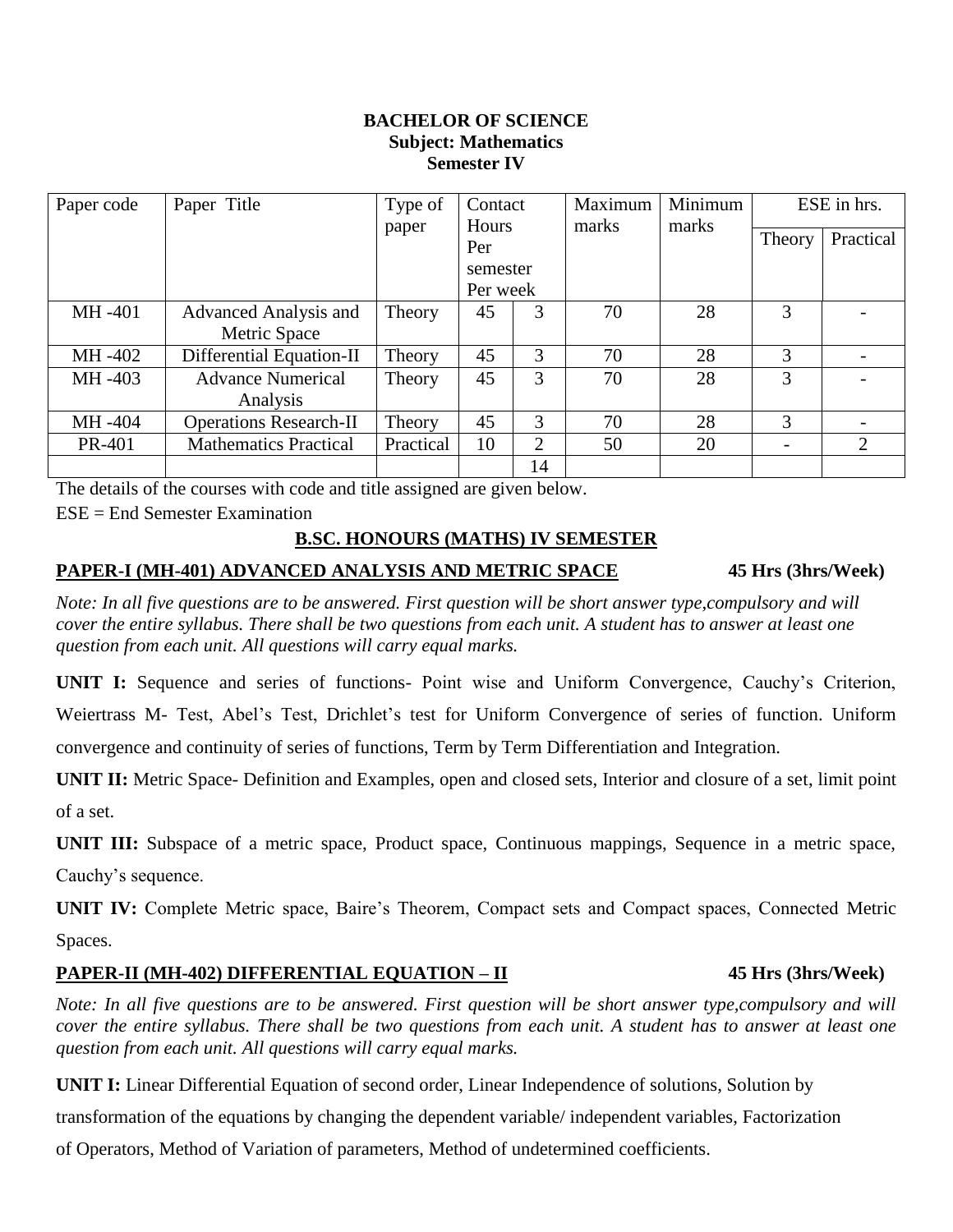**UNIT II**: Non-linear differential equation of particular forms, Partial Differential Equations of first order, Lagrange's Linear Equation, Charpit's Method.

**UNIT III:** Homogeneous and non-homogeneous Linear Partial Differential Equations with constant

coefficients, Partial Differential Equations reducible to equations with constant coefficients.

**UNIT IV:** Partial Differential Equations of second order: Simple problem based on Monge's method,

Separation of variable and canonical form.

# **PAPER-III (MH-403) ADVANCED NUMERICAL ANALYSIS 45 Hrs (3hrs/Week)**

*Note: In all five questions are to be answered. First question will be short answer type, compulsory and will cover the entire syllabus. There shall be two questions from each unit. A student has to answer at least one question from each unit. All questions will carry equal marks.*

**UNIT I:** Numerical solution of algebraic and transcendental equations. Bisection method, Regula-Falsi method,

Method of iteration, Newton-Raphson method.

**UNIT II:** Horner Method, Graffe's Root Squaring Method, Lin-Bairstow's Method, Ramanujan Method, Mullar's Method, Chebyshev's Method.

**UNIT III:** Solutions of ordinary differential equations of first order with initial and boundary conditions usingPicard's, Euler's methodsand Taylor's Series method.

**UNIT IV:** Runge-Kutta methodsupto fourth method,Milne's Predictor and Corrector Method, Adam's Predictor

and Corrector Method, , Eigen Value and Eigenvector Problems.

# **PAPER-IV (MH-404) Operations Research-II 45 Hrs (3hrs/Week)**

*Note: In all five questions are to be answered. First question will be short answer type, compulsory and will cover the entire syllabus. There shall be two questions from each unit. A student has to answer at least one question from each unit. All questions will carry equal marks.*

**Unit- I:** Network Scheduling by PERT/ CPM, Simulation, Types of Simulation, Monti-Carlo Technique, Generation of Random Variable.

Unit II: Queuing Theory – Introduction, Probability distributions in queuing systems. Models-(M/M/1):(∞/FCFS),(M/M/1):(N/FCFS),(M/M/s):(∞/FCFS), (M/M/s): (N/FCFS).

**Unit III:** Inventory Models-Deterministic models, The Economic Order Quantity (EOQ) model, Sensitivity analysis, price-break Model. Probabilistic Inventory models, Single-period inventory models, fixed order quantity model, fixed time period model.

**Unit IV:** Sequencing Models: Sequencing Problems, Processing n jobs through two machines. Processing n jobs through three machines. Processing two through m machines, processing n jobs through shortest cyclic Route models. Minimal path problem (shortest Acyclic Route Models).

# **PRACTICAL (PR-401)**

**Unit I:** Horner Method, Graffe's Root Squaring Method, Lin-Bairstow's Method

**Unit II:** Milne's Predictor and Corrector Method, Adam's Predictor and Corrector Method, Taylor's Series Method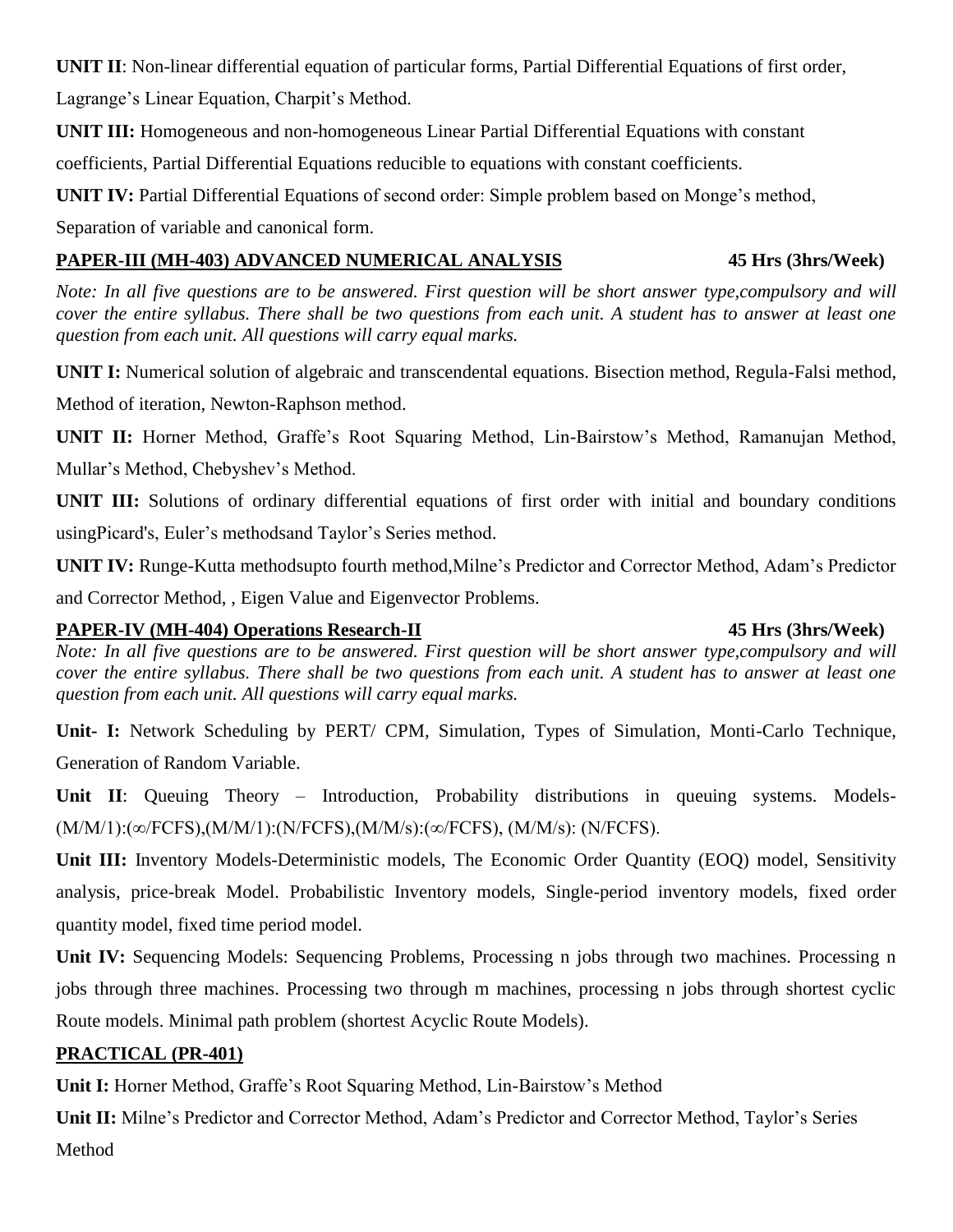### **BACHELOR OF SCIENCE Subject: Mathematics Semester V**

| Paper code | Paper Title                  | Type of   | Contact      |                             | Maximum | Minimum | ESE in hrs. |           |
|------------|------------------------------|-----------|--------------|-----------------------------|---------|---------|-------------|-----------|
|            |                              | paper     | Hours<br>Per |                             | marks   | marks   | Theory      | Practical |
|            |                              |           | semester     |                             |         |         |             |           |
|            |                              |           | Per week     |                             |         |         |             |           |
| MH -501    | Abstract Algebra-I           | Theory    | 45           | 3                           | 70      | 28      | 3           |           |
| MH -502    | <b>Complex Analysis-I</b>    | Theory    | 45           | 3                           | 70      | 28      | 3           |           |
| MH -503    | Dynamics                     | Theory    | 45           | 3                           | 70      | 28      | 3           |           |
| MH -504    | Statistics-I                 | Theory    | 45           | 3                           | 70      | 28      | 3           |           |
| PR-501     | <b>Mathematics Practical</b> | Practical | 10           | $\mathcal{D}_{\mathcal{L}}$ | 50      | 20      |             | 2         |
|            |                              |           |              | 14                          |         |         |             |           |

The details of the courses with code and title assigned are given below.

ESE = End Semester Examination

# **B.SC. HONOURS (MATHS) V SEMESTER**

# **PAPER-I (MH-501) ABSTRACT ALGEBRA-I 45 Hrs (3hrs/Week)**

*Note: In all five questions are to be answered. First question will be short answer type, compulsory and will cover the entire syllabus. There shall be two questions from each unit. A student has to answer at least one question from each unit. All questions will carry equal marks.*

**UNIT I:** Definition and simple properties of Groups and subgroup, cyclic group, Permutation group.

**UNIT II:**Cosets, Lagrange's theorem on the order of subgroups of a finite order group, Cayley's theorem.

Normal subgroups and Quotient groups.

**UNIT III:** Morphism of groups,Fundamental theorems of Isomorphism. Definition and simple properties of

Rings, Integral domain and field.

**UNIT IV:** Characteristics of a Ring and Field, Sub rings, Subfield, Embedding of a ring, Morphism of rings.

# **PAPER-II (MH-502) COMPLEX ANALYSIS - I 45 Hrs (3hrs/Week)**

*Note: In all five questions are to be answered. First question will be short answer type, compulsory and will cover the entire syllabus. There shall be two questions from each unit. A student has to answer at least one question from each unit. All questions will carry equal marks.*

**UNIT I:** Complex plane, Connected and Compact sets, Curves and Regions in complex plane. Jordan

Curve Theorem (statement only), Extended complex plane, Stereographic projection, Complex valued

function-Limits, Continuity and Differentiability.

**UNIT II:** Analytic functions, Cauchy-Riemann equations (Cartesian and polar form), Harmonic

functions, Construction of an analytic function.

**UNIT III:** Complex integration, Complex line integrals, Cauchy integral theorem, Indefinite integral,

Fundamental theorem of integral calculus for complex functions.

**UNIT IV:** Cauchy integral formula, Analyticity of the derivative of an analytic function, Morera's theorem, Poisson integral formula, Liouville's theorem.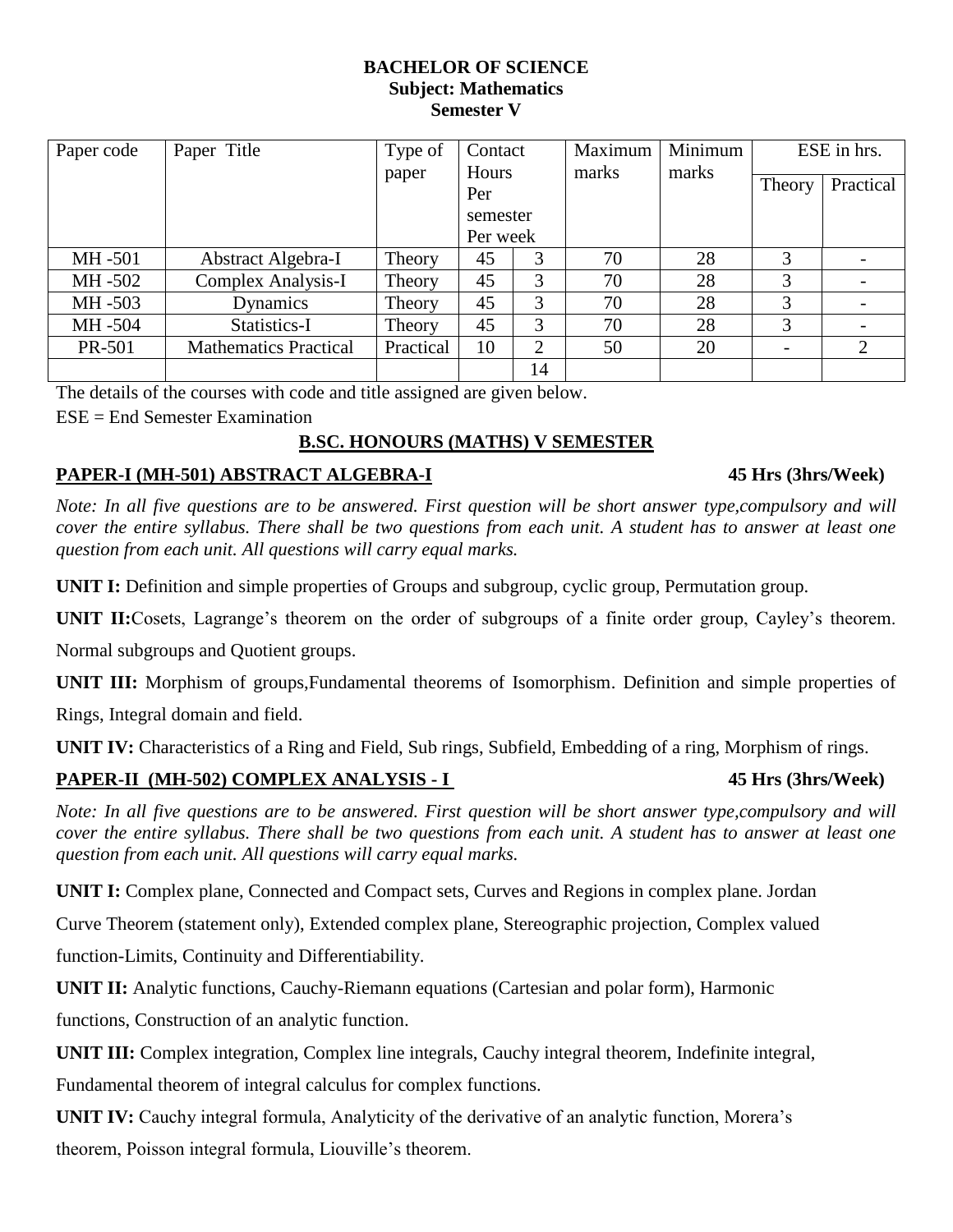### **PAPER-III (MH-503) DYNAMICS 45 Hrs (3hrs/Week)**

*Note: In all five questions are to be answered. First question will be short answer type, compulsory and will cover the entire syllabus. There shall be two questions from each unit. A student has to answer at least one question from each unit. All questions will carry equal marks.*

**UNIT I:** Velocity and acceleration-along radial and transverse directions, along tangential and normal directions. Work and Energy.

**UNIT II:** S.H.M., Hooke's law, Motion along horizontal and vertical elastic strings. Motion in resisting medium- Resistance varies as velocity and square of velocity.

**UNIT III:** Projectile Motion, Motion on a smooth curve in a vertical plane. Motion on the inside and outside of a smooth vertical circle.

**UNIT IV:** Moment of inertia-M. I. of rods, Circular rings, Circular disks, Solid and Hollow spheres, Rectangular lamina, Ellipse and Triangle. Product of Inertia, Theorem of Parallel axis and Perpendicular axis, Momental Ellipse, Principal axis.

# **PAPER-IV(MH-504)-Statistics-I 45 Hrs (3hrs/Week)**

*Note: In all five questions are to be answered. First question will be short answer type, compulsory and will cover the entire syllabus. There shall be two questions from each unit. A student has to answer at least one question from each unit. All questions will carry equal marks.*

**UNIT I:** Introduction, Growth of Statistics, Importance , limitations, Distrust and function of statistics, collection of data, classification, seriation and tabulation, Diagrammatic representation of data, demographic ratios, percentages and logarithm, Mesure of central tendency, Arithmetic Average, A.M., G.M. H.M., relationship between A.M., G.M., and H.M.; Median, Mode.

**UNIT II:** Moving Average, Progressive Average, Limitations of average, Measures of dispersion-mean deviation, root mean square deviation, variance, standard deviation. Skewness and Kurtosis, Moments of frequency distributions, relationship between measures and dispersion.

**UNIT III:** Correlation and Regression, Index Numbers, Multiple and partial correlation, Methods of least squares and curve fitting, Analysis of time series, interpolation and extrapolation, Association of Attributes.

**UNIT IV:** Sampling Theory: Introduction, Definition, Sampling Methods, sampling and data collection, Simple sampling of attributes, standard error, sampling of variables, levels of significance, student's t-distribution.

# **PRACTICAL (PR-501)**

**Introduction of C-Language:** Flow Chart, programming in C-constants, variables, arithmetic and logical expressions, Input-Output, Implementing loops in Programs, defining and manipulation arrays and functions.

### **Use of C- Programming in Numerical Analysis**

**UNIT I:** Numerical Solutions of algebraic and Transcendental Equations, Bisection Method, Regula-Falsi Method, Method of Iteration, Newton-Raphson Method.

**UNIT II:** Solutions of ordinary differential equations of first order with initial boundary condition using Picard's, Euler's and modified Euler's method, Runge-Kuttafourth order method.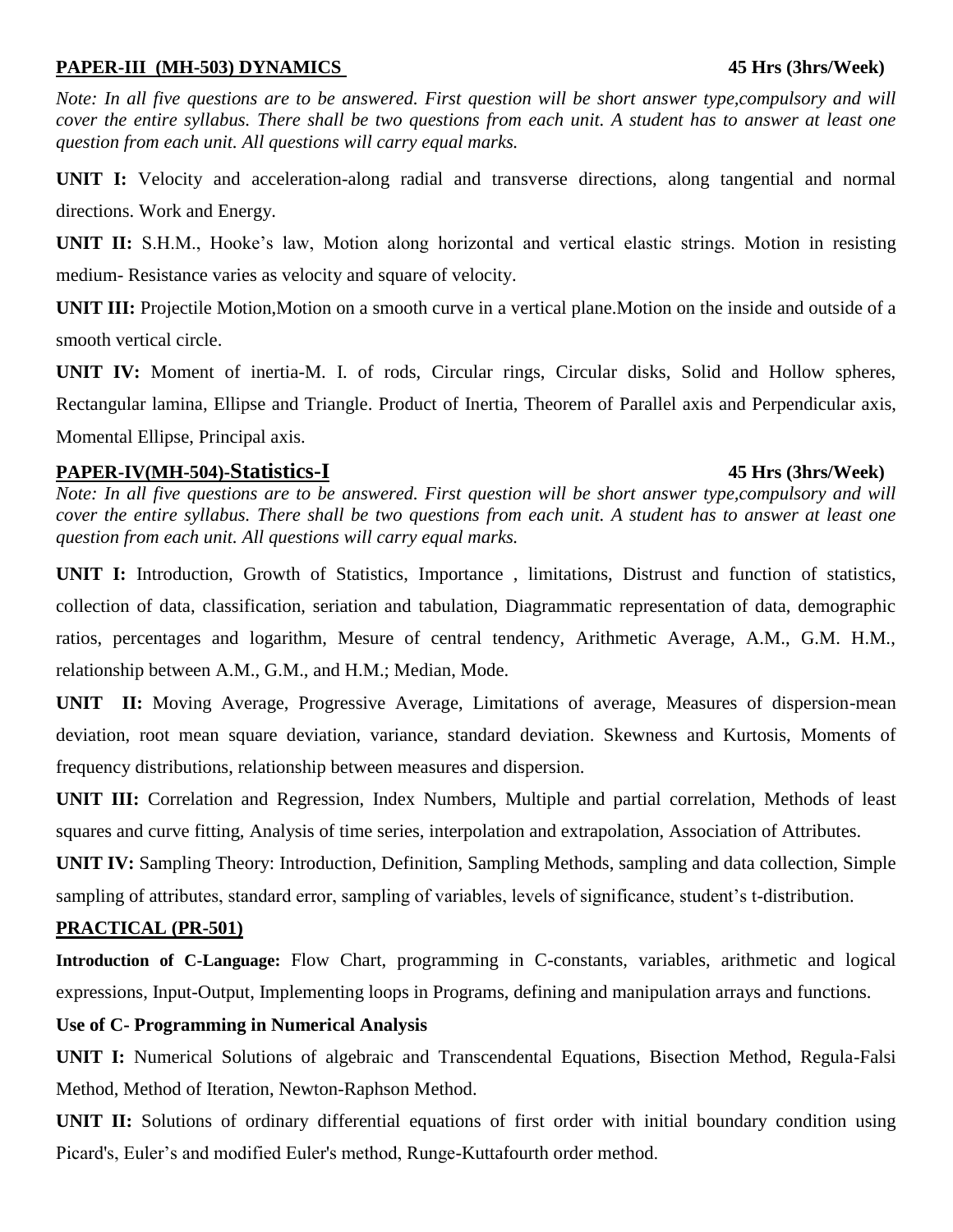### **BACHELOR OF SCIENCE Subject: Mathematics Semester VI**

| Paper code | Paper Title                 | Type of   | Contact<br>Hours<br>Per<br>semester<br>Per week |    | Maximum<br>marks | Minimum<br>marks | ESE in hrs. |           |
|------------|-----------------------------|-----------|-------------------------------------------------|----|------------------|------------------|-------------|-----------|
|            |                             | paper     |                                                 |    |                  |                  | Theory      | Practical |
|            |                             |           |                                                 |    |                  |                  |             |           |
|            |                             |           |                                                 |    |                  |                  |             |           |
| MH -601    | Abstract Algebra-II         | Theory    | 45                                              | 3  | 70               | 28               | 3           |           |
| MH -602    | Complex Analysis-II         | Theory    | 45                                              | 3  | 70               | 28               | 3           |           |
| MH -603    | <b>Mechanics</b>            | Theory    | 45                                              | 3  | 70               | 28               | 3           |           |
| MH-604     | Statistics-II               | Theory    | 45                                              | 3  | 70               | 28               | 3           |           |
| PR-601     | <b>MathematicsPractical</b> | Practical | 10                                              | 2  | 50               | 20               |             | 2         |
|            |                             |           |                                                 | 14 |                  |                  |             |           |

The details of the courses with code and title assigned are given below.

ESE = End Semester Examination

# **B.SC. HONOURS (MATHS) VI SEMESTER**

# **PAPER-I (MH-601) ABSTRACT ALGEBRA-II 45 Hrs (3hrs/Week)**

*Note: In all five questions are to be answered. First question will be short answer type, compulsory and will cover the entire syllabus. There shall be two questions from each unit. A student has to answer at least one question from each unit. All questions will carry equal marks.*

**UNIT I:** Ideals and Quotient Ring, Maximal ideal and Prime ideal, Principal Ideal domain.

**UNIT II:** Field of quotients of an integral domain, Prime fields. Definitions, Examples and Simple properties of

Vector spaces and Subspaces.

**UNIT III:** Linear combination, Linear dependence and Linear independence of vectors. Basis and Dimension,

Generation of subspaces. Sum of subspaces.Direct sum and Complement of subspaces

**UNIT IV:** Quotient space and its dimension, Linear Transformation and simple properties, Kernel of Linear transformation.

### **PAPER-II (MH-602) COMPLEX ANALYSIS – II 45 Hrs (3hrs/Week)**

*Note: In all five questions are to be answered. First question will be short answer type, compulsory and will cover the entire syllabus. There shall be two questions from each unit. A student has to answer at least one question from each unit. All questions will carry equal marks.*

**UNIT I:** Power series-Absolute convergence, Abel's theorem, Cauchy-Hadamard theorem. Circle and Radius of convergence, Analyticity of the sum function of a power series, Analytic continuation. Power

series method of analytic continuation.

**UNIT II:** Taylor's theorem. Laurent's theorem, Maximal modulus theorem, Singularities of an analyticfunction.

**UNIT III:** Branch point, Meromorphic and Entire functions, Riemann's theorem, Casorati-Weierstrasstheorem,

Residue at a singularity, Cauchy's residue theorem, Argument Principle. Rouche's theorem.